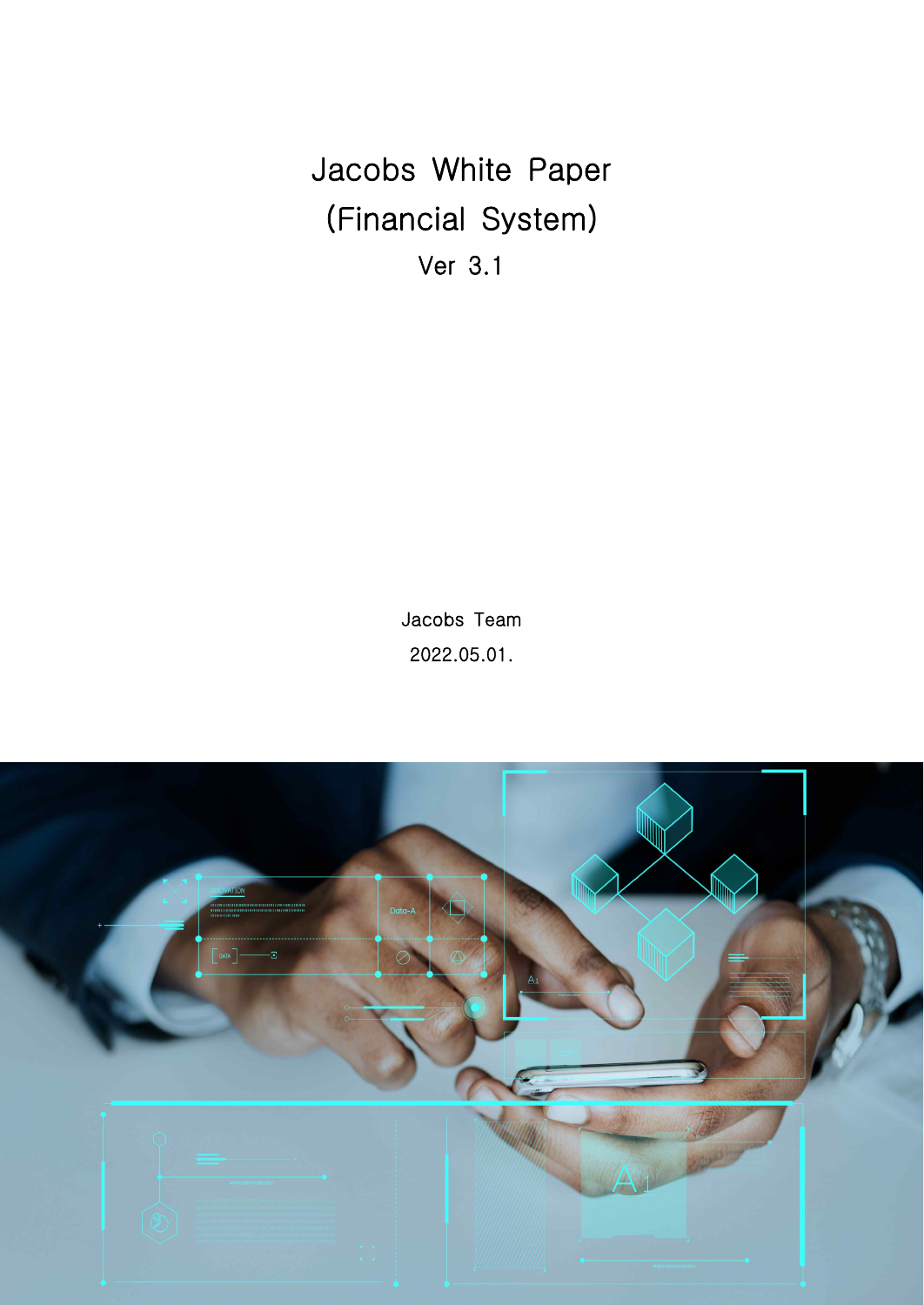# Legal Notice and Disclaimer

This White Paper is provided solely for information purpose.

This document never intends to solicit or advertise on the return on investment of the investment vehicle managed directly or indirectly by the stakeholders or partners of JACOBS.

Unless specified otherwise herein, this document represents up-to-date status of "JACOBS Coin"("JCBS", hereinafter) project as of date of issuance.

The contents of the document may be subject to change or amendment without prior notice whenever necessary.

The Information provided to the potential investors contains claims, estimates and projections with regard to anticipated future performance of the JCBS. However, it does not mean to guarantee that actual performance will coincide with those estimates and projections. Going further, actual performance gap may vary even significantly.

Jacobs team and its management make no representations on the actual performance of JCBS in this document or in other ways. And statements or claims made by the stakeholders or partners of JCBS may be incorrect, which is attributable to the rapid change of highly volatile digital assets market environment.

We hereby notify in advance that many of uncertainties and contingencies in the market are beyond control of Jacobs Team and its management, thereby resulting in delay, suspension or failure of this project in the unforseeable future.

Therefore, with respect to the participation, engagement and investment decision on the JCBS you are strongly requested to make an utmostly prudent decision by yourself, recognizing that you will undertake all risks and responsibilities associated with your investment decision/result thereof and Jacobs Team and its management are not liable for any content in this White Paper completely.

Jacobs Team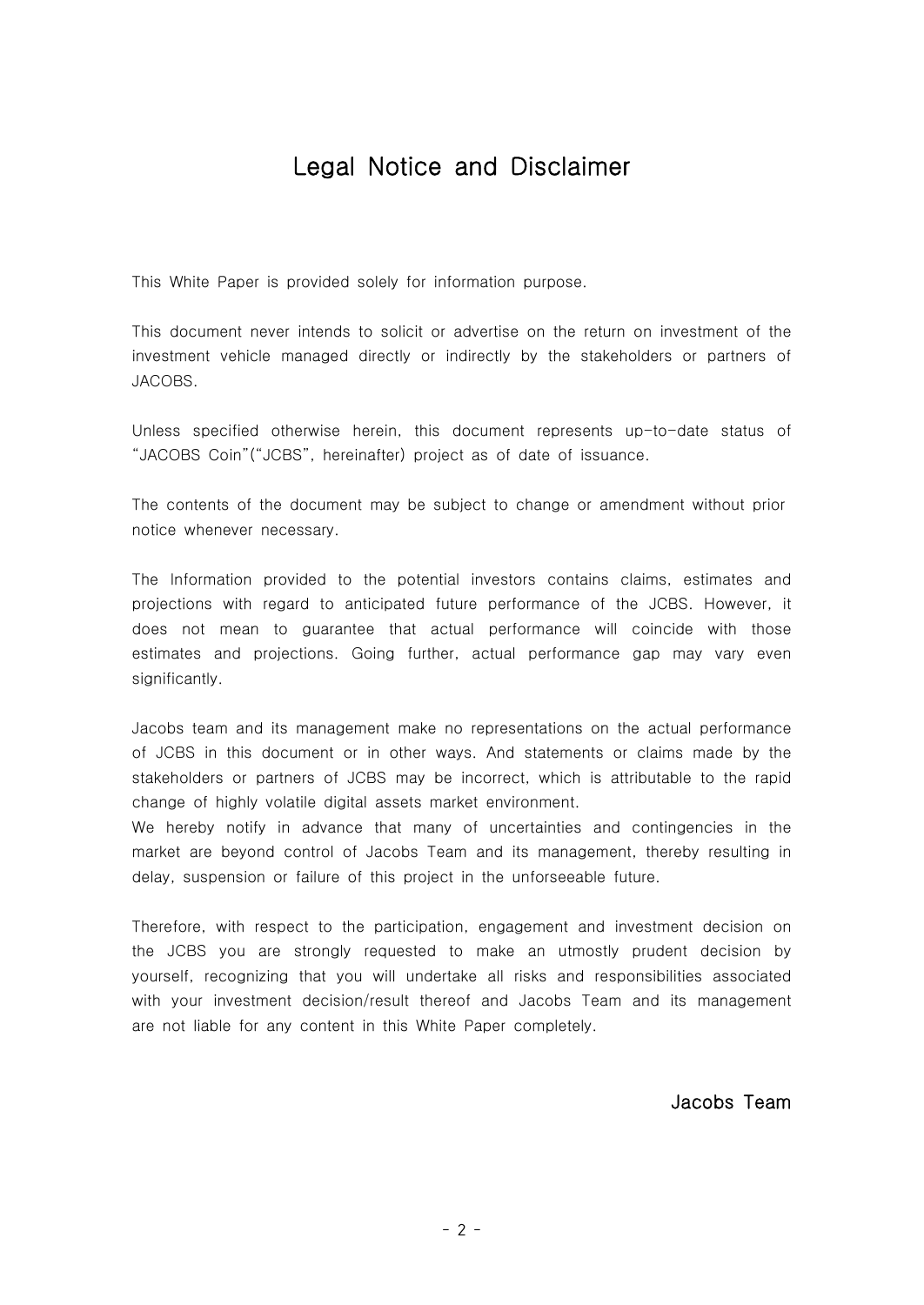# Jacobs White Paper

Jacobs Team jcbs@jcbscoin.com www.jcbscoin.com

### **Summary**

This White Paper explains overall financial system of JCBS. In contrast with the conventional financial services seeking primarily shareholders' maximum profits, our financial services are in pursuit of not only profits to remain as a sustainable financial institute but also fulfilling social responsibility under the corporate policy at the same time. Everyone of the participants in our decentralized blockchain-based financial platform is respecfully recognized as a owner of vested interest under this financial services.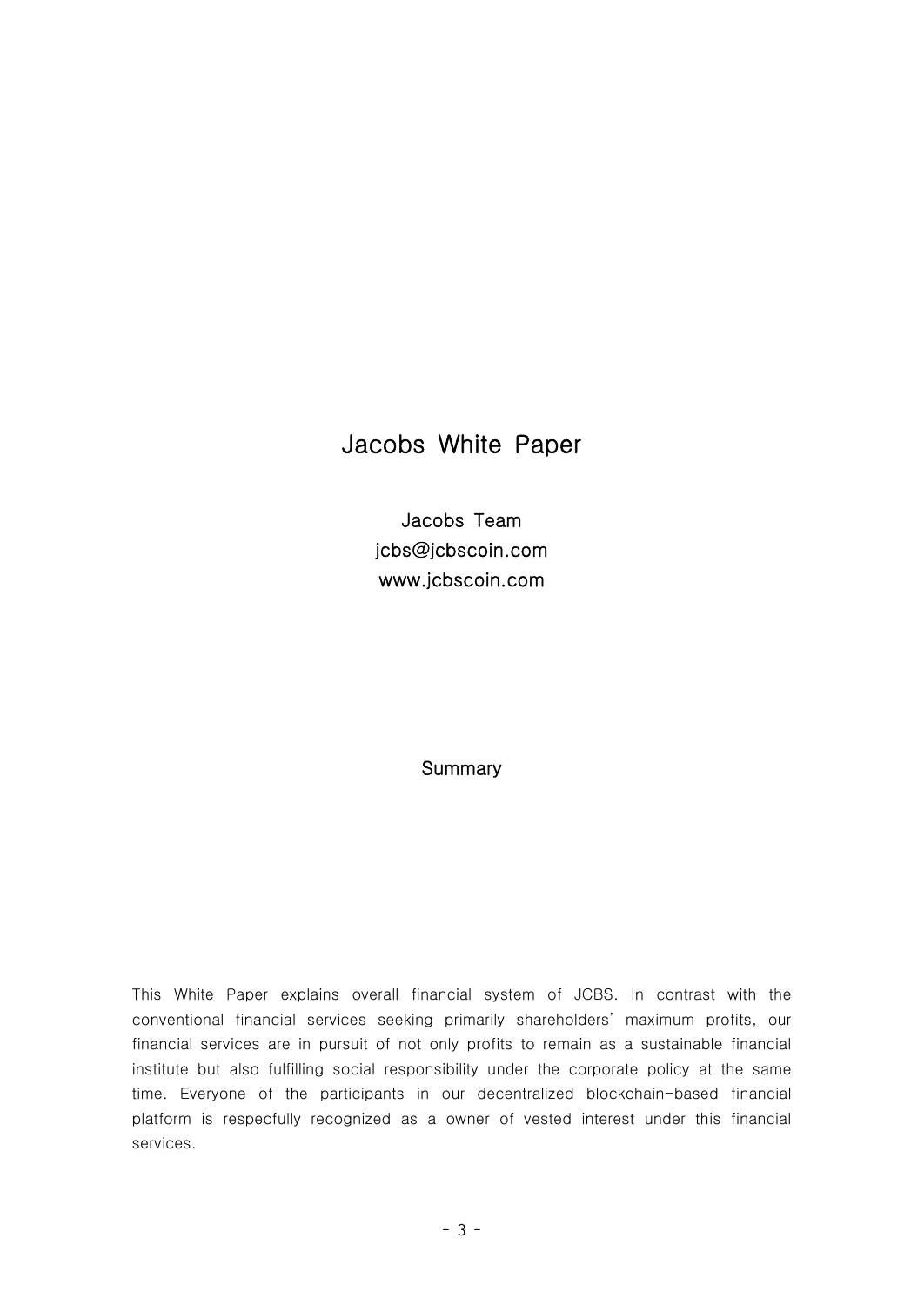# Table of Contents

| $\overline{2}$ |                                                                      |
|----------------|----------------------------------------------------------------------|
| 2.1            |                                                                      |
| 2.2            |                                                                      |
| 2.3            |                                                                      |
| 2.4            |                                                                      |
| 2.5            |                                                                      |
| 3              |                                                                      |
| 3.1            | Integrated Platform of Electronic Wallet, Exchange & Shopping Mall11 |
| 3.2            | P2P Financial Services and Money-for-Living System (Mobi Dollar      |
|                |                                                                      |
| 3.3            | Blockchain-based International Procurement System12                  |
| $\overline{A}$ |                                                                      |
| 4.1            |                                                                      |
| 4.2            |                                                                      |
| 4.3            |                                                                      |
| 5              |                                                                      |

# 1 Introduction

Satoshi Nakamoto's paper, titled "Bitcoin: A peer-to-peer electronic cash system"1) dated October 31, 2008, did not draw much attention in the market at that time. This paper, however, has been cited 15,683 times in Korea alone as of June, 2021 and gave rise to enormous impact to the global financial market. The core of this paper was to propose a methodology solving the double payment issues associated with online settlement by way of peer-to-peer transaction without engagement of legacy financial institute. Financial intermediaries including central bank being bypassed, transaction fee is less costly. More importantly, given the up-to-date technology, it is de-facto impossible to hack the transaction ledgers since blockchain technology enables transaction ledgers to be saved in every node's(user's) server distributed throughout the world. Ever since "Bitcoin" rolled out in 2008, the whole world has been struggling how to accept this crypto asset into the legacy financial system so far. In the wake of techlogical progress in the blockchain system, shortcomings of

<sup>1) 「</sup>Bitcoin: A peer-to-peer electronic cash system」Satoshi Nakamoto on October 31,2018. p1 1~4.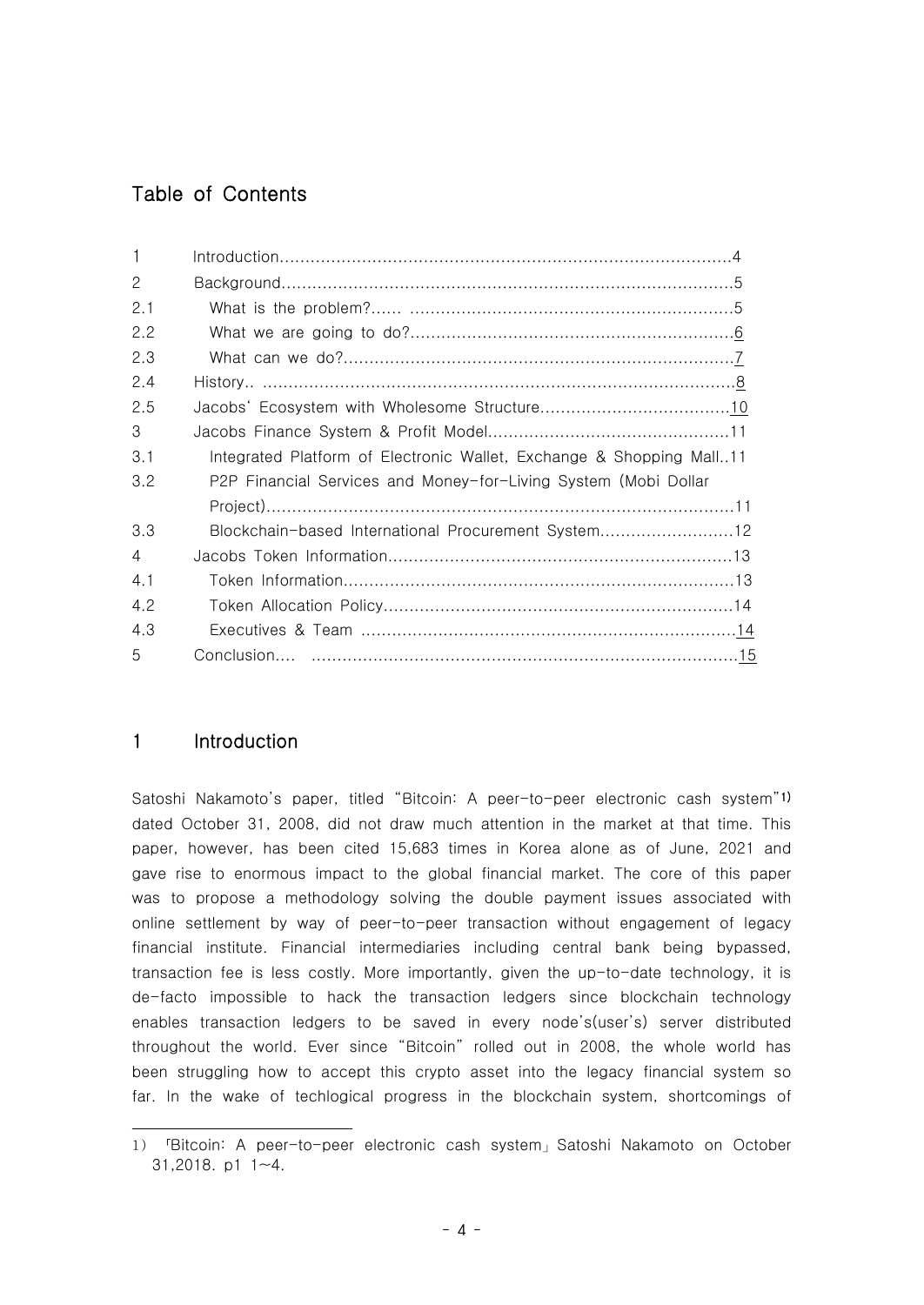crypto asset as a currency have been complemented and keeps going on and on. Blockchain technology has provided us with a great deal of tools and instruments to overcome the negative factors of financial industry arising from the centralized financial structure.

# 2 Background

# 2.1 What is the problem?

According to the FAO evaluation in 1984, global agricultural production capacity at that time could feed double the world population with ease. One-seventh of world population, however, had suffered from severe malnutrition, a half had barely lived from hand to mouth and one-third had led a miserable life that World Bank officials called the status as "Extreme Poverty". These poor people had to buy daily food and necessities with less than U\$1.25. But, the prices of rice, corn and wheat periodically skyrocktted<sup>2)</sup>.<br>Professor Jean Ziegler, who was the first Special Rapporteur on Food commissioned

by UN Commission on Human Rights, and his teamstudied this issue from 2000 till 2008. According to their report, the biggest reason for the poor's right for living threatened was due mainly to 10 or so major agricultural products distributors, who took up 85% of global maket shares and were known to have manipulated market price of agricultural products for the sake of their shareholders and financiers seeking greedy profits<sup>3</sup>). Sadly, soaring of stock prices of the global ag-product major coincides with the world suffering from famine on the contrary.

Currently, the cumulative foreign debts of 122 countries in the southern hemisphere aacounts for U\$23 trillion. Among which, there are 50 poorest countries which spend the foreign mony earned from the export of cotton, peanut, sugar cane, etc. entirely to repay the principal and interest of their foreign debts. When it comes to the issue associated with foerign debt repayment, the western creditors banks, including IMF, World Bank and other int'l organizations, have taken strict stance.

When the finance plays a positive role for industrial development, it naturally creates jobs, income, consumption, production and investment resulting in virtuous circle and contribution to the humanity. However, when the financial institutes become bigger and greedy for profit, it eventually disrupts industries and threatens human rights for living. Financial industry itself does not create values. The investments made for the technology conducive to the humanity and innovative corporations can create values.

<sup>2)「</sup>Why the world still goes hungry/Jean Ziegler」2018,11, Galapagos. p51:11~15

<sup>3)</sup>「Why the world still goes hungry/Jean Ziegler」2018.11, Galapagos, p89:08~13.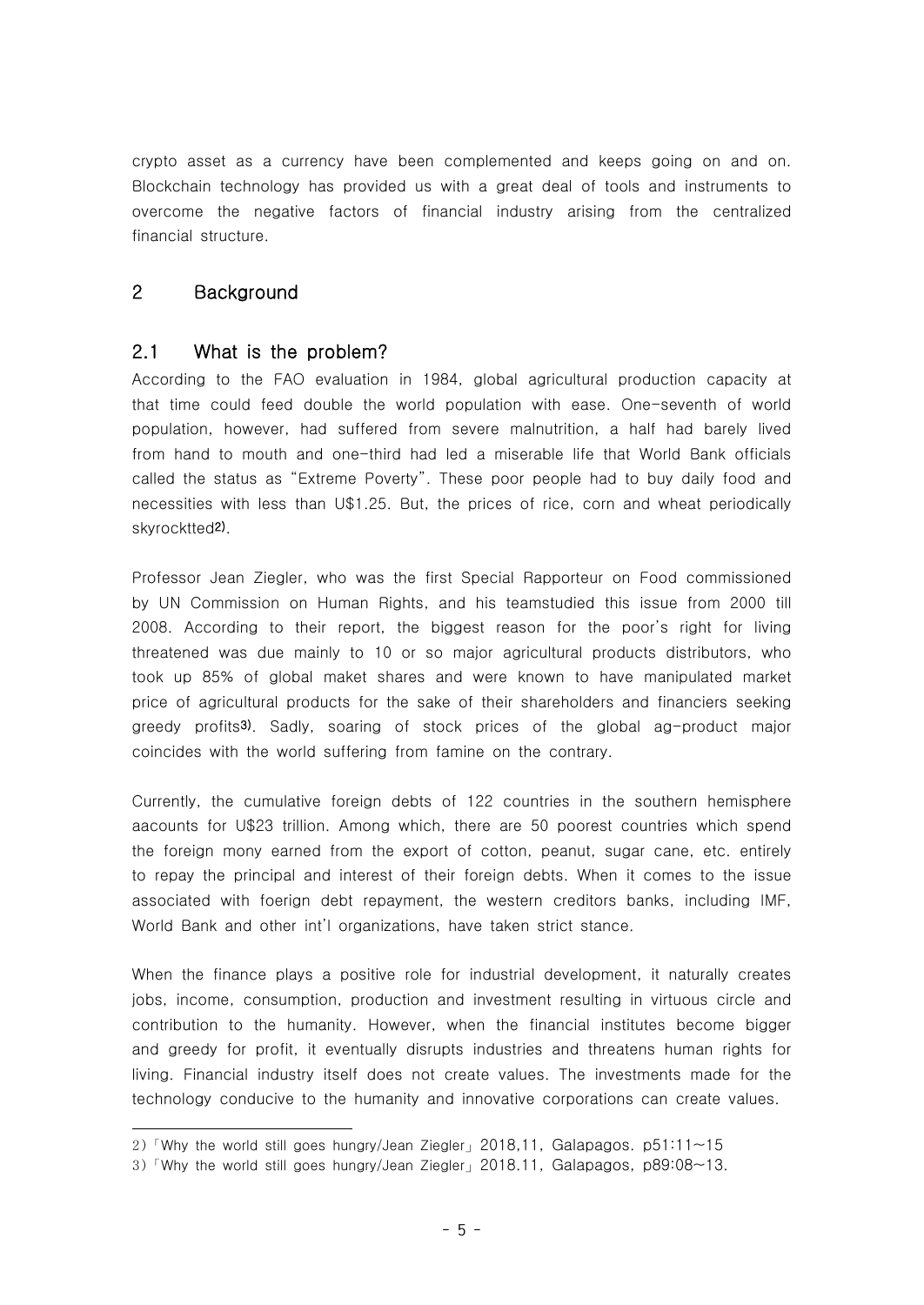Finance model under the centralized financial system, which results in polarization of wealth giving wealth only to the small group of people, is not appropriate for the New Age to come.

Thus, we hereby claim that a financial system running state-of-the-art decentralized blockchain technology coupled with a policy execution, ensuring fulfillment of social responsibility toward humanity will be an alternative solution for sure.

# 2.2 What to do?

Jacobs pursues value-creating finance. Historically, financial industry played a great role for a country or a corporation with strong entrepreneurship but lacking in funds like Korea 50 years ago. When Korea was a underdeveloped country, the Government raised funds and developed domestic industries with vision, creative ideas and faithful fortitude, elevating national status from the underdeveloped state to the advanced state. As such, the underdeveloped or developing country has greater financial needs than the advanced country.

Decentralized and blockchain-based financial platform accommodates every individual, who shares the same thoughts and idealogy, as an independent agent and provides technological supports to make a new finance, differentiated from the conventional finance.

From now on, finance should serve for the entrepreneurs who determined to do business with creative ideas that never been thought of and to execute social responsibility. Our target clients are mostly in the regions where underdeveloped and developing countries are clustered. And our business objectives are to provide economic freedom to those who are suffered from hunger and poverty therein. We are committed to meeting solid ESG(Environmental, Social, Governance) requirements for the sustainable developemnt and growth.

Firstly, we provide financial services via Jacobs Wallet, with which all the people of all countries can conveniently engage in the economic activities.

Secondly, we make investment into the technologies and corporations that can come up with a business model seeking economic development together with ensuring the human right to live.

Thirdly, a portion of financial service fees, equivalent to one-day-meal, shall be transferred to those who suffered from hunger and poverty.

Fourthly, by way of providing blockchain-technology-based international procurement system we will be able to reduce the cost waste which might arise from the development project in the far less developed regions/countries, whereas it will raise the financial integrity and reliability in the project.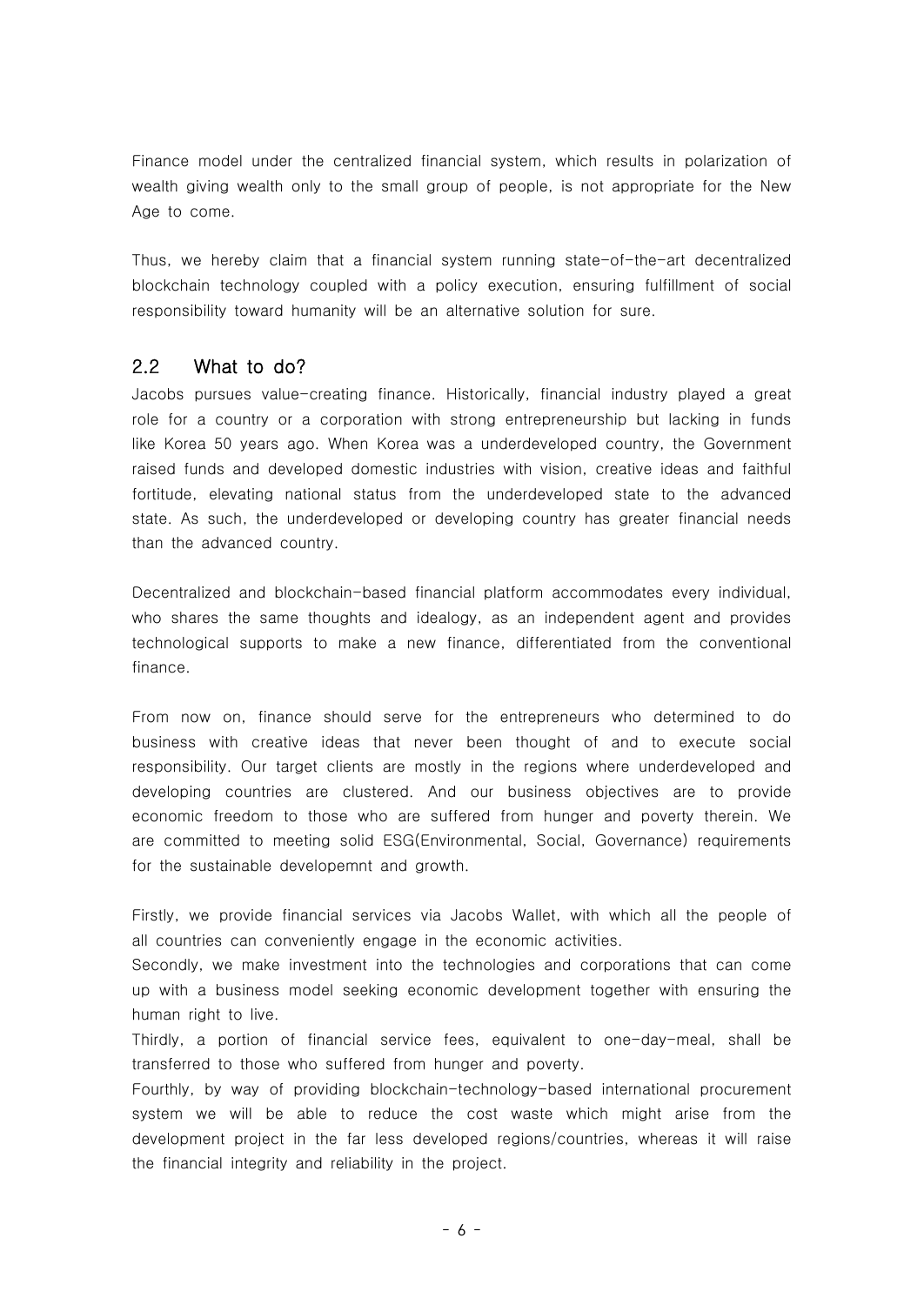# 2.3 What can we do?

### 2.3.1 Policy Aspect

MBank4) is endeavoring to come up with blockchain-related financial policies under cooperation with ISEA Foundation, a special advisory body of United Nations Econimic and Social Council ("UN ECOSOC").

ISEA Foundation5) (ISEA, hereinafter) is capable of presenting opinions and providing advisory to UN, hosting and holding conference in UN, inviting leaders and institutions from countries in the world.

ISEA is, as a non-profit organization, eligible for getting sponsorship and support from individuals, institutions, any legal entity with same ideology and that are able to provide international support.

ISEA is based in Manhattan City, the center of global economy and finance. Having been there, ISEA is quite knowledgeable of global economic and financial trend, issues of current legacy financial system and ideas to improve and resolve thereon.

ISEA established the Global Blockchain Finance Committee(GBFC), an organization for consultation among the global institutes in regard to the blockchain technologybased finance. MBank has participated in the establishment of GBFC and has been engaged in sharing the policies produced from GBFC.

# 2.3.2 Technological Aspect

We realize a financial system employing the Solana's blockchain network. Unlike Ethereum-based coin, major distinctive features of coin using Solana-based blockchain network lie in the very low transaction fees and higher transaction speed. Solana pursues hybrid method (PoS + PoH), fundamentally different from other blockchain network, employing PoS or PoW method. As Solana pursues super-speed and high efficiency, it insists to employ only high efficiency computers for running nodes.

Solana is known to have completely worked out the blockchain trilemma by holding 65,000 TPS as well as realizing decentralization. Thus, it is evaluated as conceptually a new blockchain.

<sup>4)</sup> https://www.micahbank.net/

<sup>5)</sup> https://www.isea.center/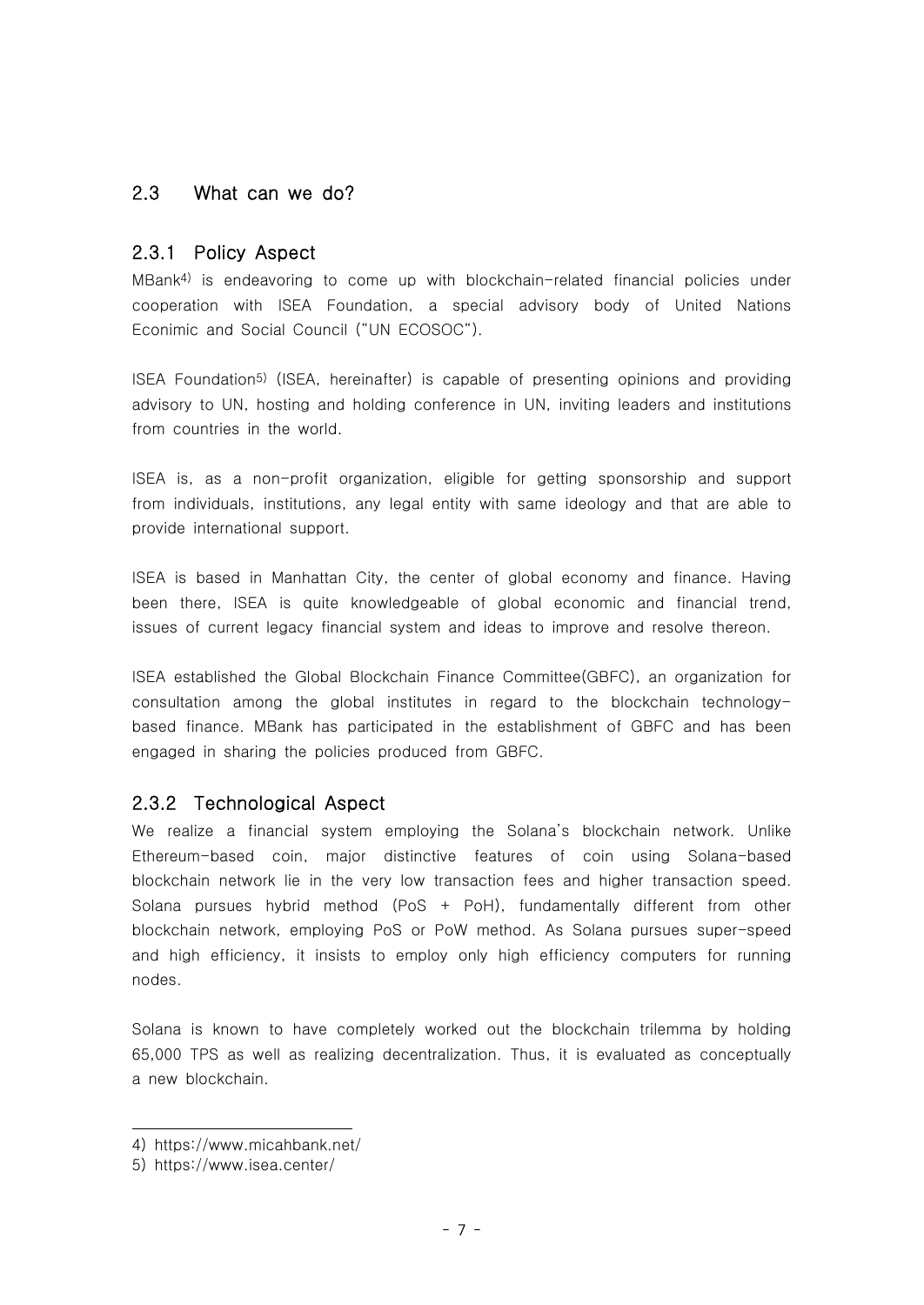As all transactions are processed on an on-chain basis, it proudly represents an overwhelming stability when compared to other coins employing off-chain like Layer2.

Also, it supports NFT and next-generation Defi function from the beginning and its supporting ecosystem and platform are as gigantic as those of Ethereum.

Currently, JCBS Technical Team has been building its own electronic wallet, payment and settlement system and P2P transaction system under technical partnership with the blockchain consortium of ISEA Foundation. And it is also under construction to build an anti-monety laundering system and an international anti-terrorism financial system under technical cooperation with Korean fintech firms and Korean Government.

#### 2.3.3 Ideological Aspect

Ever since 1999 and till now, we have been delivering messages to the Presidents and leaders in various sectors in Korea and other relevant countries over 23 years with regard to serious events and policies. We have suggested a directional point for policy-making on the basis of the Protestant ethics and ideas which, we believe, set the important philosophical and idealogical basis in the capitalism.

After hearing the voice of God, we delivered the message dozens times to Mr. Bush, President of United States of America and the presses that 9.11 attacks in New York occurred in 2001 was not caused by terrorist group but attributed to a coalescence among the deep-rooted huge financial groups in Manhattan and a political groups in the United States. Among the voices of God there was a message to Korea Gov't, suggesting issues to resolve for Korea to become G2 state.

In the Age of the  $4^{\text{th}}$  Industrial Revolution one of the important challenges is financial reformation solving the unequal distribution of wealth together with guaranteeing the right-to-live of the socially weak group in the society. In this context, the cryptocurrency in the everyone's smart phone is believed to play a personalized bank, contributing to work-out of the issue aforementioned.

#### 2.4 History

- 
- 1999  $\sim$  Present<br>- Launched as a media company suggesting direction of policy of nation and key industries.
	- Has provided over 10,000 articles and columns for 23 years

 $2000 - 2017$ 

- Investment and consulting to the national infrastructure sectors such as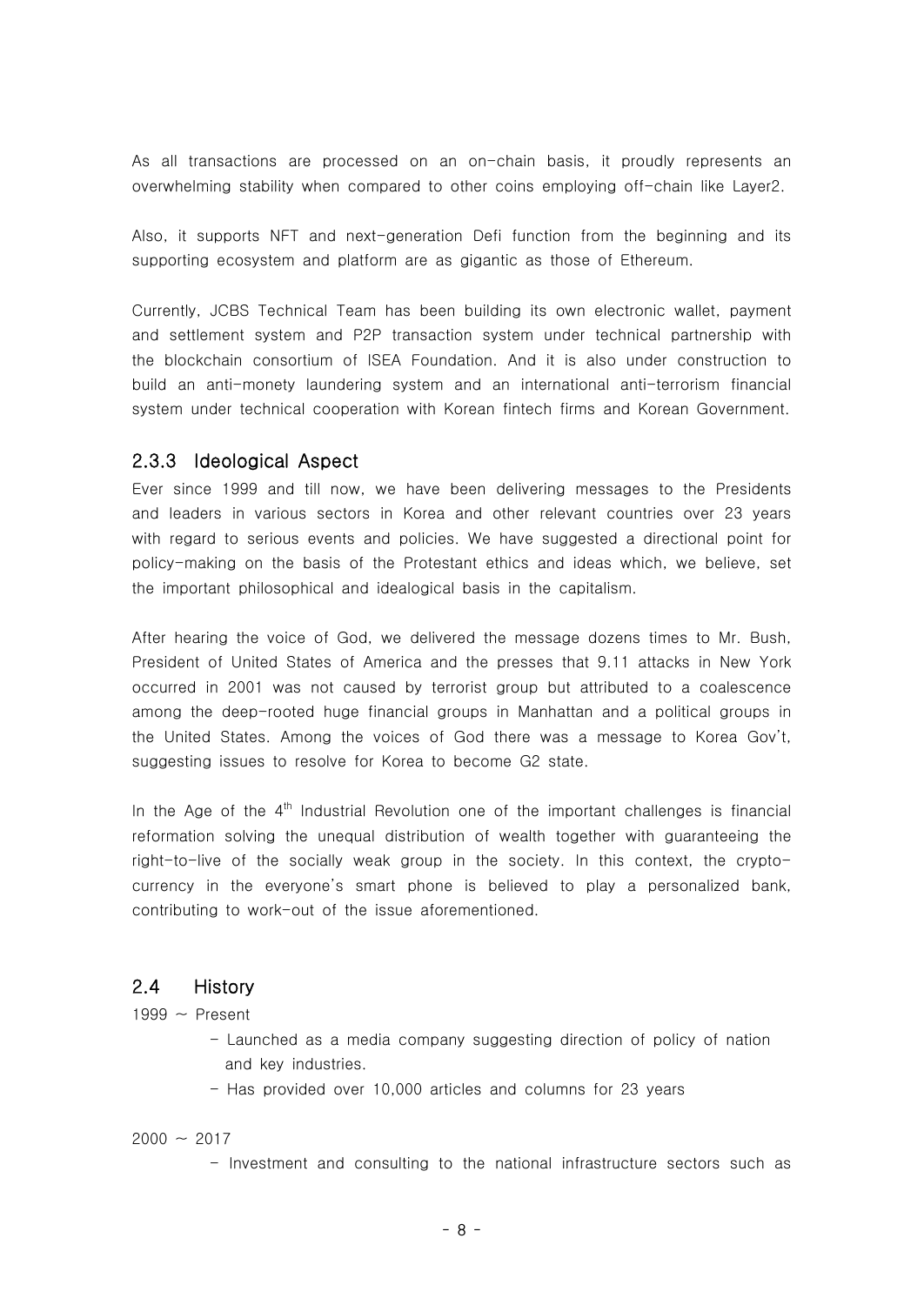culture. biotechnology, fusion technology, etc.

- $2017 \sim$  Expanded business into the blockchain-based financial industry - Participated in the International Blockchain Consortium of the US ISEA Foundation (Manhattan, New York)
- $2018 \sim$  Development of blockchain-based solution for tangible and intangible assets management. (invested by the Korean Gov't) The solution was applied to the memorial parks in Korea.
	- Business partnership with the largest memorial park in Korea
	- Agreement for Sharing Technology and Policy was made with US ISEA Foundation
- 2019 Participated in the CES 2019 (Las Vegas) and MWC Fair (Barcelona) - Opened blockchain-based electronic wallet<br>- Participated in the GBFC (Global Blockchain Finance Committee) as a
	- founding member when established at the Blockchain Finance Conference held in United Nations in Geneva.
- 2020 Introduced governmental procurement data analysis system. - Provided consulting for NGOs and companies playing important role in their country
- 2021 Appointed as an educational institute teaching commercial mediation by global NGO group.
	- Issued Jacobs coin together with completion of developing electronic wallet exclusively for Jacobs and P2P transaction platform.
- 2022년 Have held 4 times of FInancial Policy Forum for the Virtual Era, which contributed to policy-making of the new government
	- Switched to Solana-based token from Ethereum-based Token due to some limitations. Solana platform enables high-speed transaction and offers very low transaction fee as compared to Ethereum platform.

#### 2.5 Jacobs' Ecosystem with Wholesome Structure

Below are the reasons why JCBS is emerging as a "Noble Token" and underlying bases.

Revelation database built over 23 years is the greatest assets for JCBS. With 3 key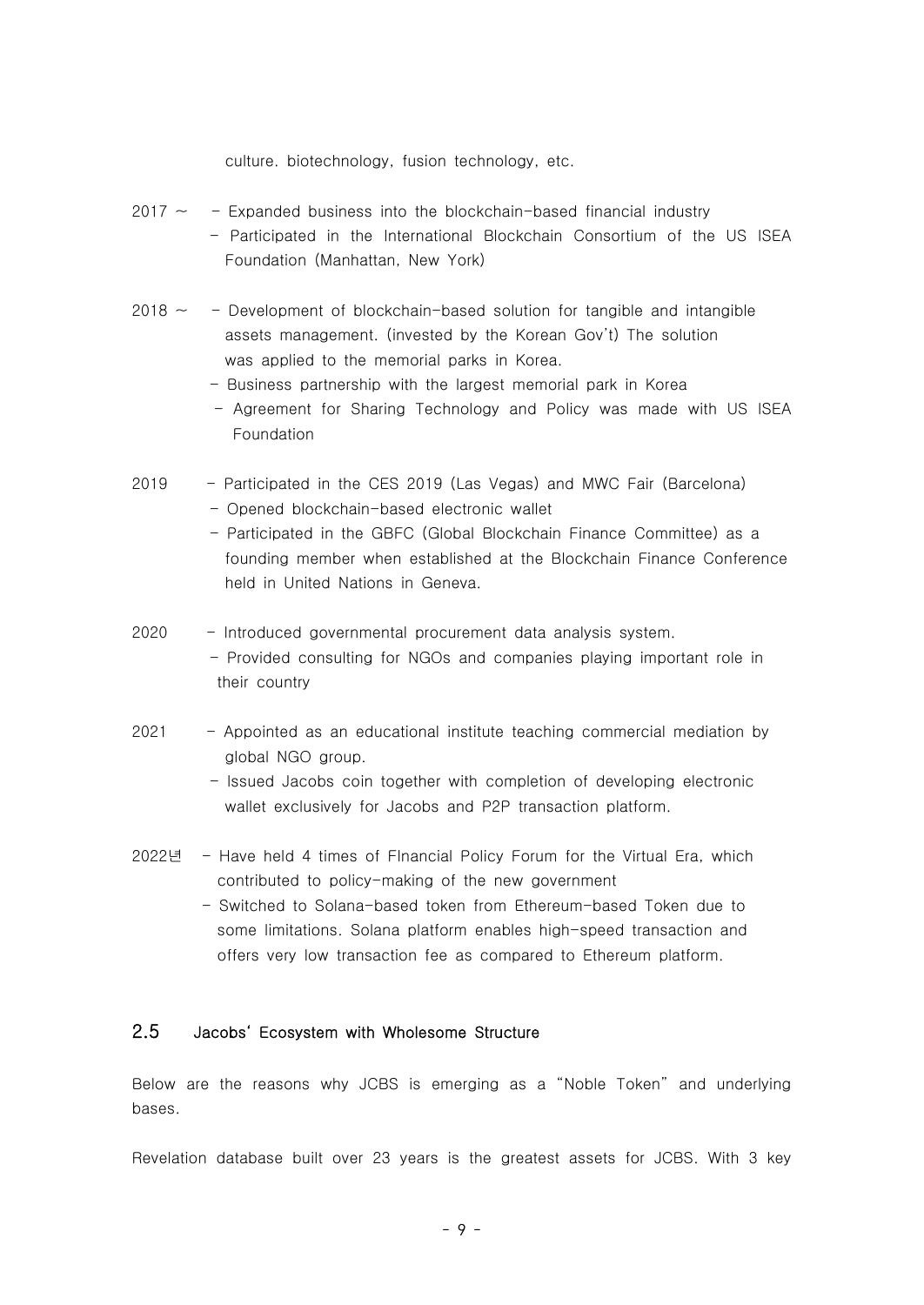slogans like "Political Reformation, Religious Reformation and Financial Regormation", Micah center (pastor Kim & Jacobs team) prophesied since 1999 that Korea will be the G2 country in the global society and Korea, as prophesied, stood up as "advanced and robust" country. Advanced country must be a financial center so that it can play a role as a de-facto advanced country. ---> https://mbank.modoo.at/ https://micah608.com

In the virtual age to come every human will carry a P2P individual bank in their smart phone, transacting money each other. At the center point of it JCBS, made under the heavenly order of Genesis chapter 30, will exist.

The goal of JCBS token is to perform the sustainable finance, taking ESG into consideration to be in line with United Nation's guidance. To this end, we are in close cooperation with NGO ISEA Foundation, a special advisory body of United Nations Economic and Social Council.

We have large and deep followers, who have observed the Micah message over 23 years and participated in the JCBS' mission for financial reformation.

In the US dollar note there is a famous sentence, "In God we trust." Regardless of religion, people use US dollar note. Likewise, followers of Micah message with trust and confidence across all religions are the strong driving force that makes JCBS a reliable cryto-currency.

Firstly, JCBS is linked with enshrinement right of Seodaesan Memorial Park, under which JCBS was issued. When someone purchases an enshrinement right at the Seodaesan Memorial Park, he/she can pay in cash or JCBS. When purchased in JCBS, 10% discount is offered.

Secondly, Korea, the spiritual second Israel, has dispatched second most missionaries to the world following USA. A number of church communities are implemented and some are planning to pay a part of missionary expenses with JCBS to their dispatched missionaries overseas. We believe that JCBS will act as a currency but also as a mean for saving-up wealth for the future.

Thirdly, We are in negotiation of contract with partners to offer the on-line shopping mall in order to purchase high-quality products at a low price with JCBS.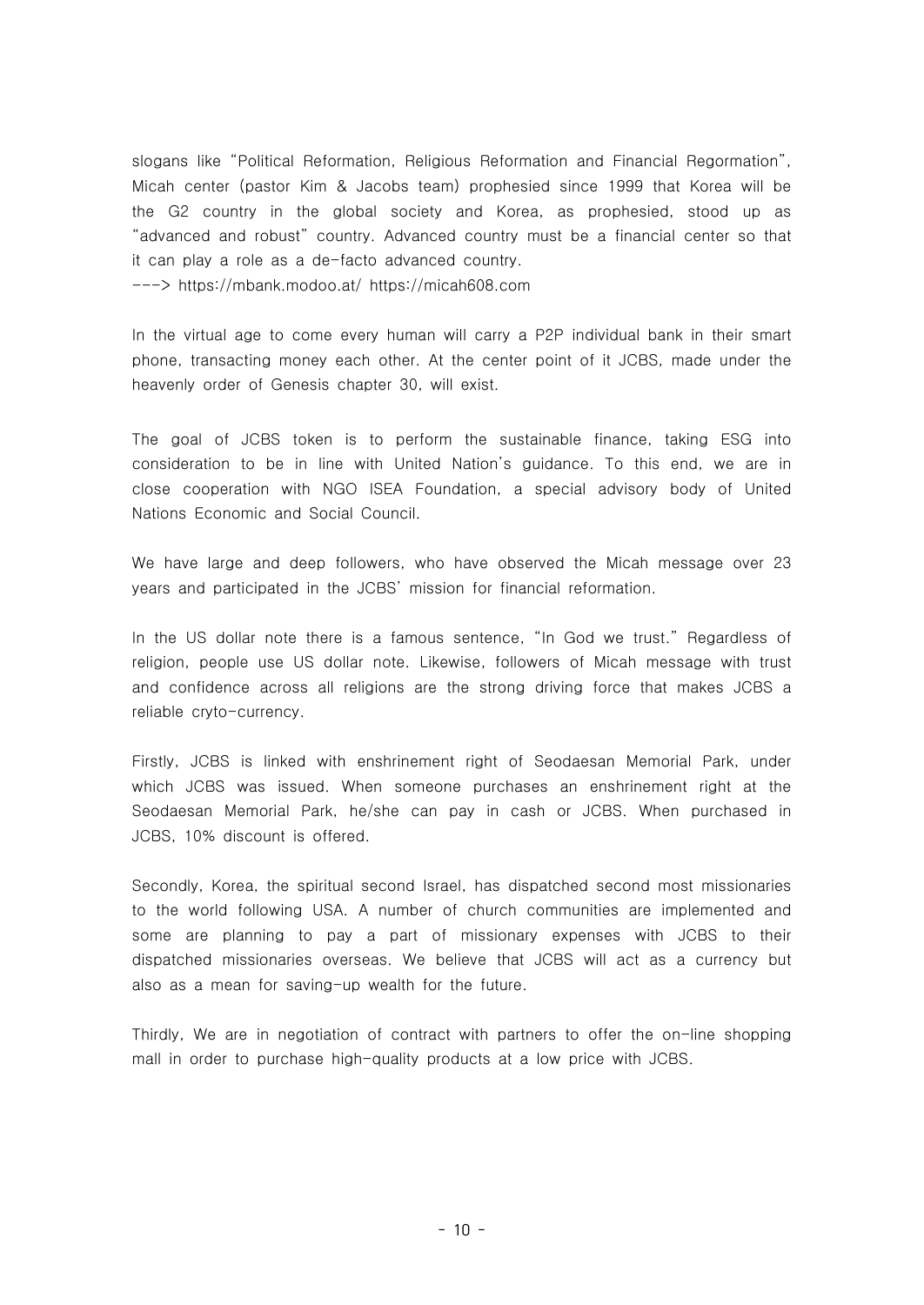# 3 Jacobs Finance System and Profit Model

# 3.1 Integrated Platform, Comprised of Electronic Wallet, Token Exchange & Shopping Mall

Jacobs token is used in the Solana-based Wallet. This Wallet is comprised of electronic wallet, token/coin exchange and shopping mall, which facilitates mobile users' economic activities. One of the core values of integrated platform that Jacobs pursues is to come up with the lowest fees associated with business partners in the shopping mall and individuals for remittance and exchange.

MOBICOINS Walter 0.00 HRD **THE REAL PROPERTY OF A** 

#### Diagram 1)

# 3.2 P2P Financial Service & Money-for-Living System

Modern finance makes investment where it is more lucrative rather than where it is needed. When the economy is bad, financiers tend to request repayment instead of making further investment. Nonetheless, there are different type of investors and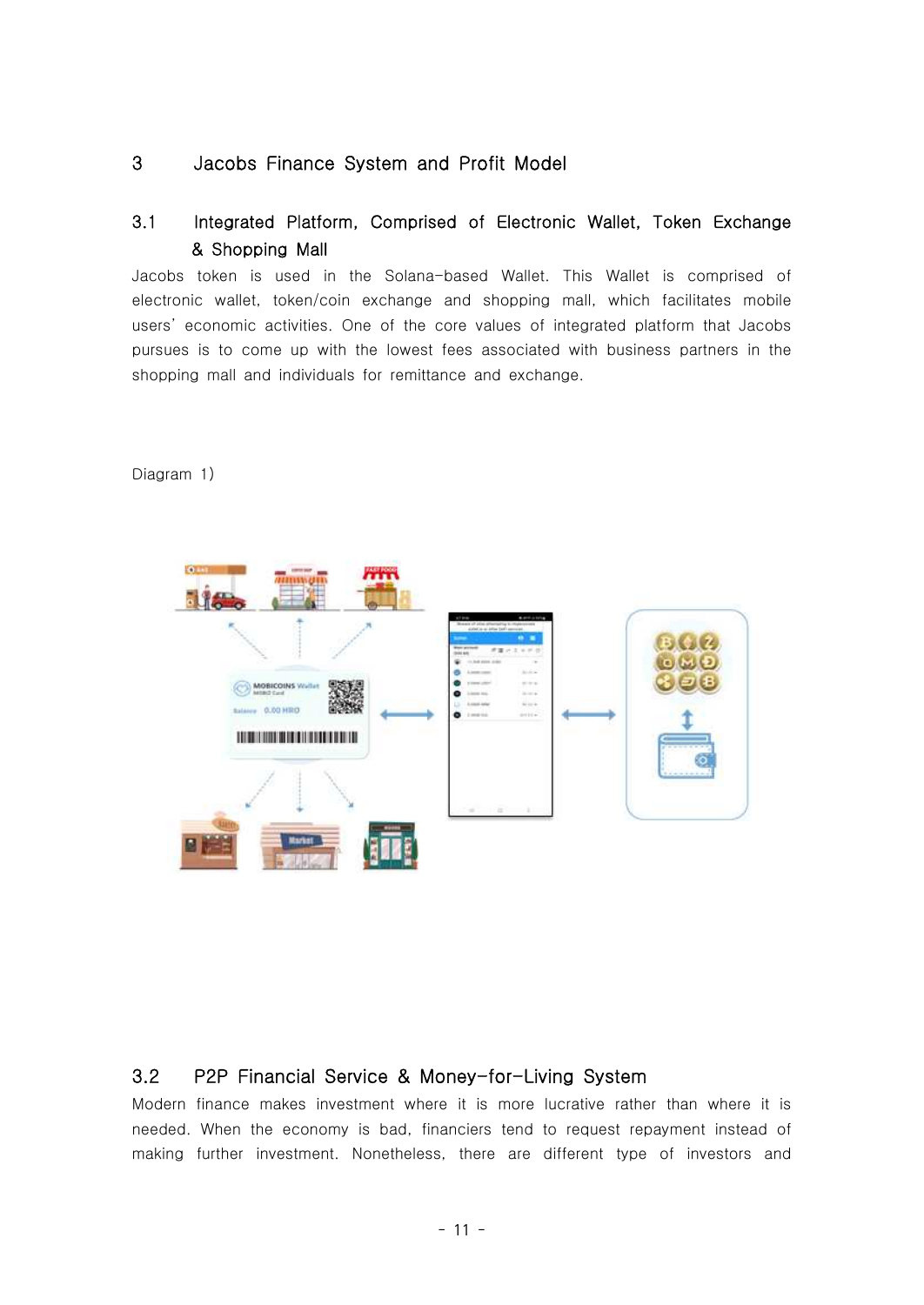supporters putting more emphasis on the profits together with social values rather than seeking profit only.

Jacobs financial services basically provides a platform, matching investors with firms such that investment is made. Jacobs financial platform shall review primarily firm's social values and subsequently evaluate sustainability of business and carring out its corporate social responsibility(CSR). On top of that, Jacobs shall run a program reinforcing the platform participants' competence through continuous consulting and education. And Jacobs shall share outcomes (social values, corporate values, and consulting results) with investors to help make investment decision.

금융 즐랫폼 . . . . . . . 부자교육 지속 가능 컨설팅 교육 **AICHELIOIT** .<br>맞춤 포트폴리오 제공 지속기능성향 평가 투자자 기업 지습가능성향제촠 기업신용평가 식거래 플랫폼 부자집행 무자집행

Diagram 2)

### 3.3 International Procurement System

Jacobs's international procurement system is a decentralized blockchain-based system where responsible controller of the system is neither individual nor legal entity. This is to reduce costs and to secure reliability by thorough management when supporting construction, services, goods, etc. in the third countries with donations or investments from institutions and individuals.

Management: Document required for International Quality Management System (ISO9001) procedures shall be stored and managed in the blocks under the smart contract algorithm.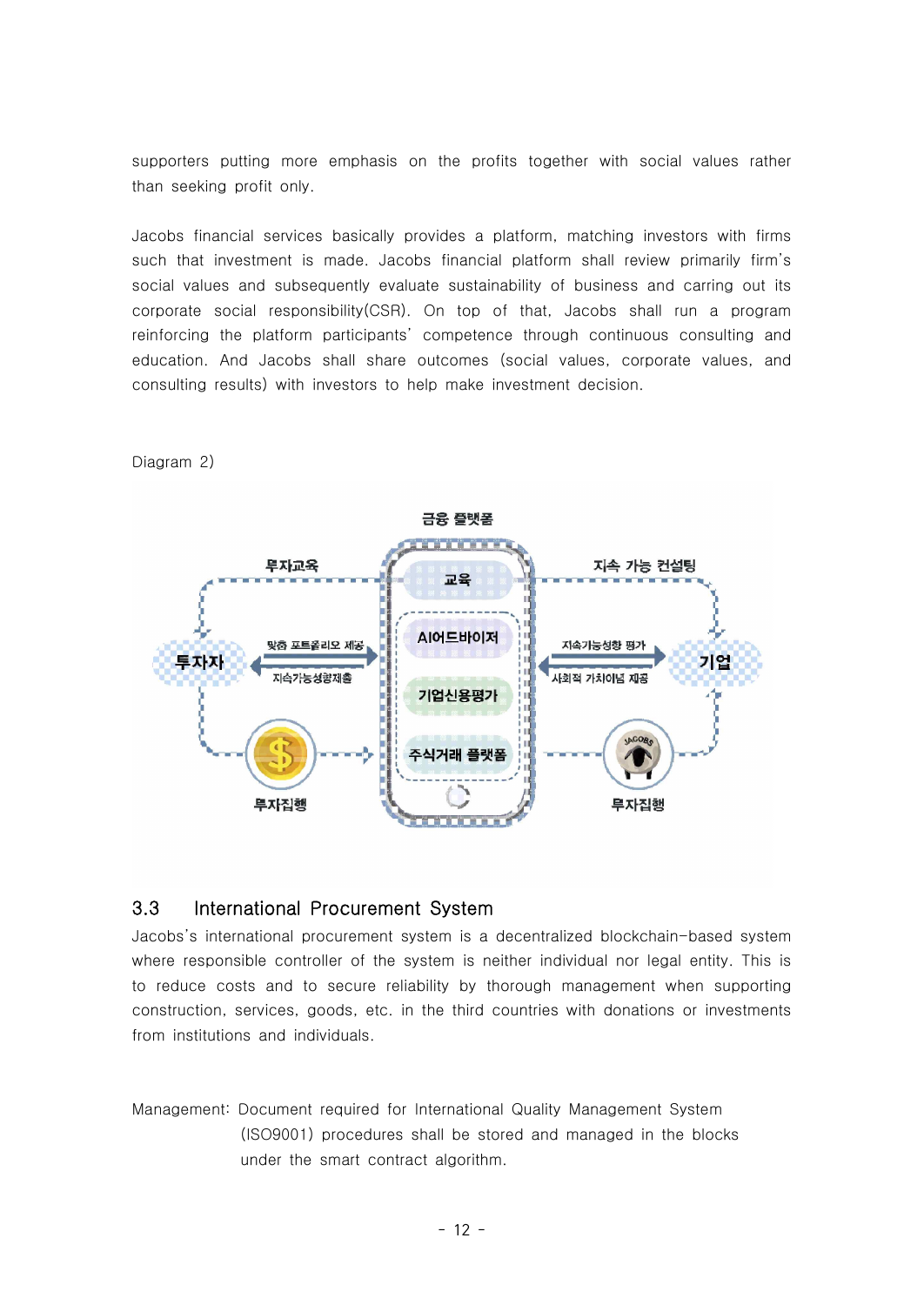Quality: Specifications of materials used for manufacturing are verifiable. Verification: Investor/Supporter can check the entire flow of goods, materials, and progress of project executed in the third countries. Bidding : Blockchain-based bidding system ensures fair and inexpensive contract.

Jacobs international procurement system is similar to internationally reputed Korea On-line e-Procurement System run by the Public Procurement Services (Korea Gov't), to which blockchain-based verification system is added. Jacobs system was designed to have a business model incorporating end-to-end management system from bidding to defect guarantee provision for commission at around 3%~7%. It being paid by Jacobs token, a pool comprised of cooperative construction companies, service providers, and manufacturers shall be formed.

Diagram 3)



# 4 Jacobs Coin Information

# 4.1 Coin Information

Token Issuance: Solana-based Token Token Platform: Sollet, Phantom Wallet / Listing at XT.com Title of Token: Jacobs Meaning of Token: Transitional medium from legacy finance to neo finance Abbreviation for Token: JCBS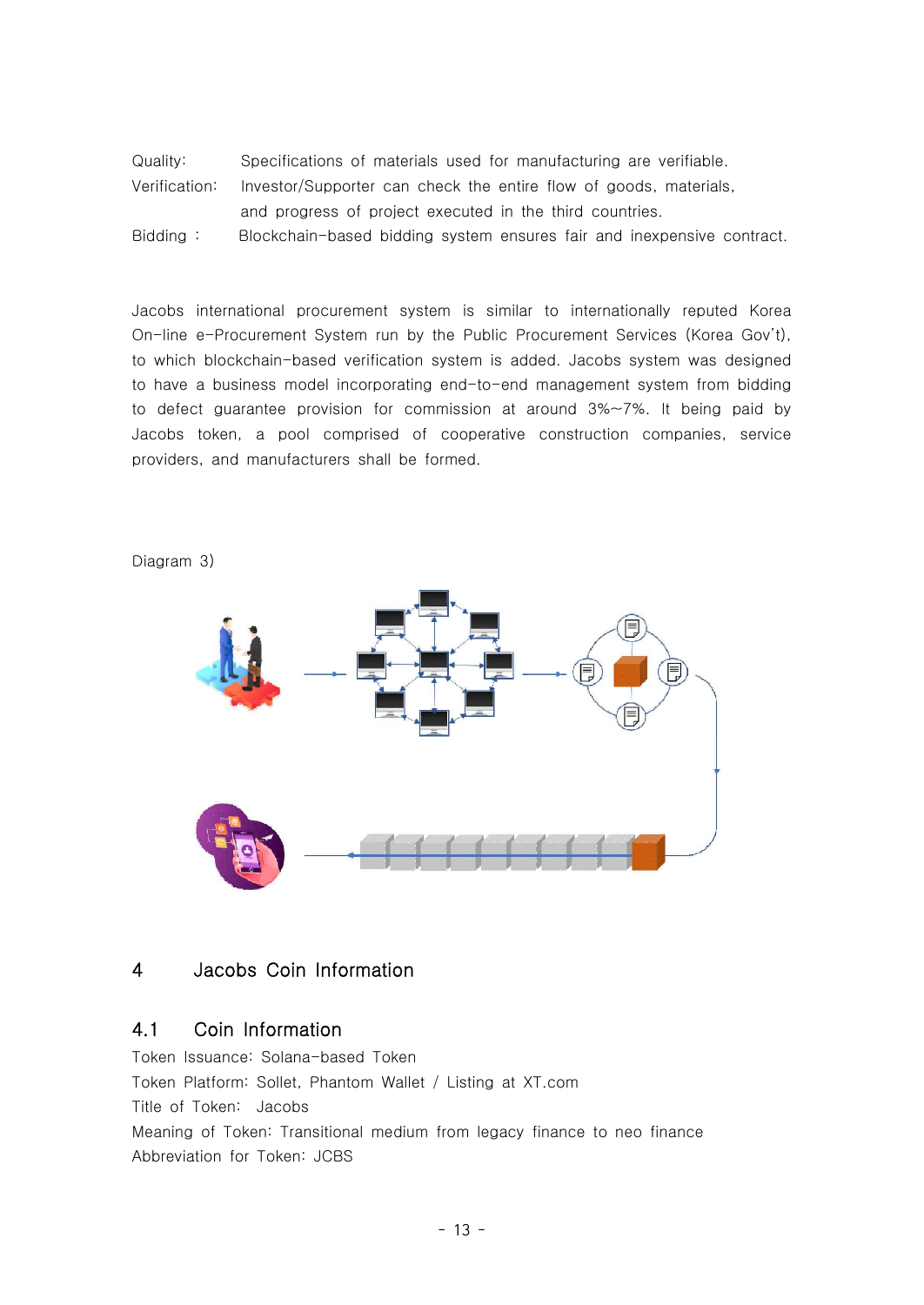Issue Volume: 5,000,000,000 JCBS

Unit of Token: 9<sup>th</sup> decimal places

Contract Address: JCBSxd9TAecuG6JN68kSFgvUoLLWqpXaJH8VqFXrvjtj

# 4.2 Token Allocation

| Total:                                      | 5.000.000.000 JCBS |
|---------------------------------------------|--------------------|
| General User                                | 500,000,000 JCBS   |
| Actual Trader                               | 1.000.000.000 JCBS |
| Long-term Investor Group 2,500,000,000 JCBS |                    |
| <b>ESG Policy Execution</b>                 | 1.000.000.000 JCBS |

# 4.3 Executives & Technical Team

| Lee, Sung-Jae                                    | CEO, MBank Co., Ltd,<br>ex-Director of Information System of merchant banking<br>corp.                             |
|--------------------------------------------------|--------------------------------------------------------------------------------------------------------------------|
| Kim, Ok-Soon                                     | Representative of Micah Healing Center<br>Chairman, Seodaesan Memorial Park<br>Chairman, Good Culture Cooperatives |
| Lee. Ik-Hwa                                      | Representative, Amos Center                                                                                        |
| Kang, Seong-Hoo                                  | Chairman, Korea Digital Asset Service Provider Association<br>f) Director, Ministry of Strategy and Finance        |
| Hong, Tae-Kee                                    | ex-Vice President, Citibank, Korea                                                                                 |
| Kang, Dae-Heung                                  | Secretary General, KWMA                                                                                            |
| Kang, Bo-Hyung                                   | Chairman, Disciple of Christ Fellowship                                                                            |
| Chun, Jae-Deok                                   | Missionary to Cuba                                                                                                 |
| Kim, Young-Ju                                    | Pastor, Presbyterian Church                                                                                        |
| Park, Jung-Gon                                   | Pastor, Korea Theological Presbyterian Church                                                                      |
| Kim, Dong-Myung                                  | Pastor, Methodist Church                                                                                           |
| Lim, Yeol-Soo                                    | ex-President, Asia Life University                                                                                 |
| Han, Jung-Woo<br>Choi, Choong-Ki<br>Lee, Eun-Hye | ex-member of City Council<br>Representative, Zenith Co., Ltd.<br>Representative, Grace Holdings Co., Ltd.          |
| Baek, Seok-Won                                   | Doctor, Jeonju Orthopedic Clinic                                                                                   |
| Kim, Sung-Woo                                    | Doctor, Rapha Oriental Medical Clinic                                                                              |
| Chung, Shin-II                                   | Doctor, Chung Dental Clinic                                                                                        |
| Choi, Chang-Je                                   | ex-representative of Jeju Branch, Hyundai Development Co.                                                          |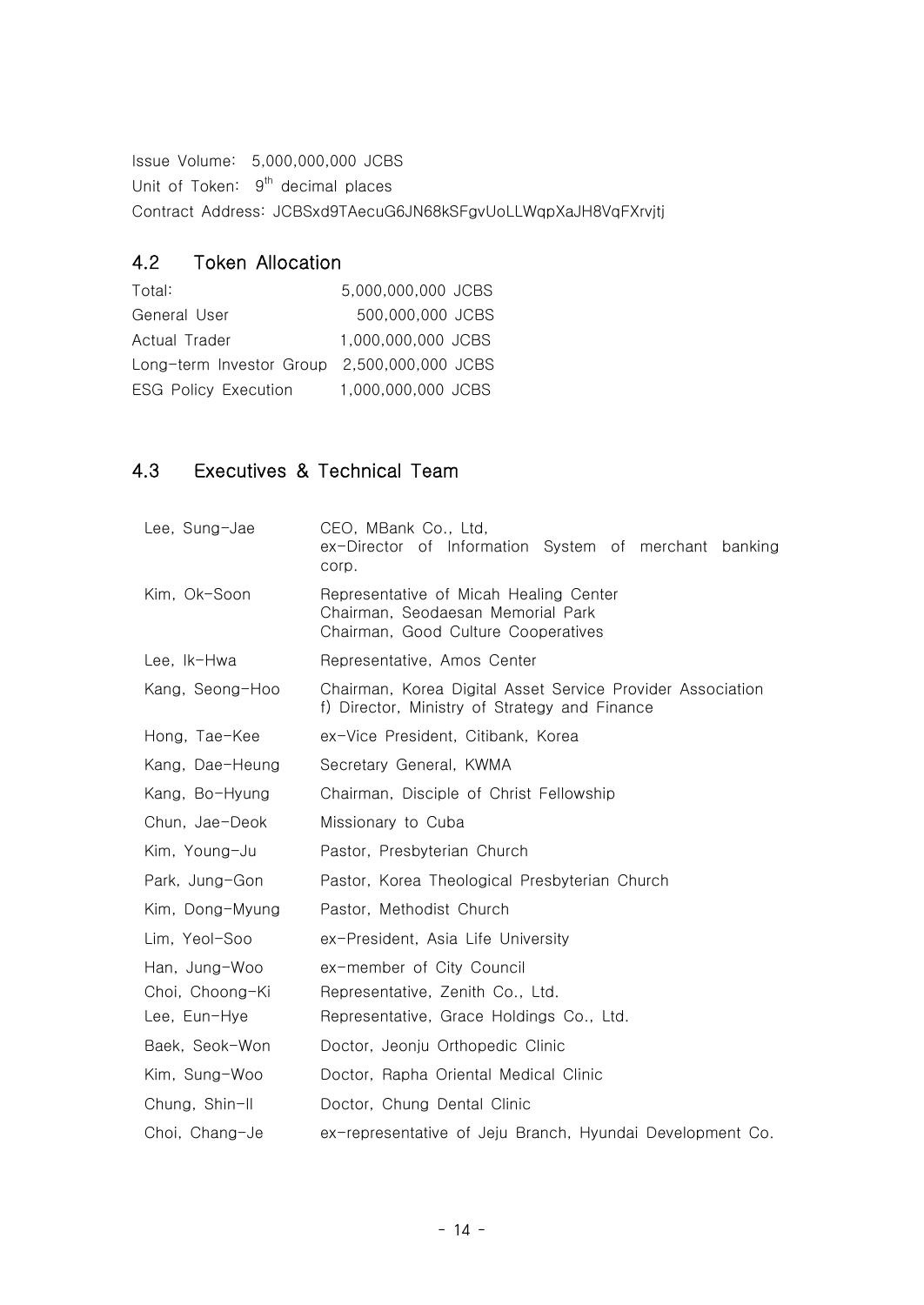| Kim, Si-On       | Planning Director, Thefor, Korea                                                                                                            |
|------------------|---------------------------------------------------------------------------------------------------------------------------------------------|
| Yoon, Chang-Hwan | In charge of overall Jacobs business, Master of Financial<br>Accouting, Korea University                                                    |
| Kang Hyuk        | Developer, blockchain-based wallet and coin. ex-Team<br>Manager of Dream Security Co., Ltd. Master of Computer<br>Science, Korea University |
| Yoon, Ju-Hyung   | System Manager                                                                                                                              |
| Park, Jong-Mi    | Blockchain Manager                                                                                                                          |
| Song, Ju-Young   | Jacobs Marketing, Master of Business Start-up, Korea Univ.                                                                                  |

#### 5 Conclusion

Jacobs finance and Jacobs token are determined to contribute to the global financial industry by proposing and executing new financial business models as well as . social finance.

There are many methodologies to achieve our goals and accompanying adjustments over time thereon though, our financial system with strong emphasis on the social roles and responsibility of financial indusry will persistently and undoubtedly evolve and grow.

We expect to make a tremendous contribution to the technological parts in this new financial business model by building a blockchain network appropriate for our financial ecosystem in the future.

### **References**

- [1] Bitcoin: A peer-to-peer electronic cash system」Satoshi Nakamoto on October 31,2018.
- [2] 「Why the world still goes hungry」Jean Ziegler, November 2018, Galapagos.
- [3]「Why the world still goes hungry」Jean Ziegler, November 2018, Galapagos.

### List of international patents available for use under technical partnership